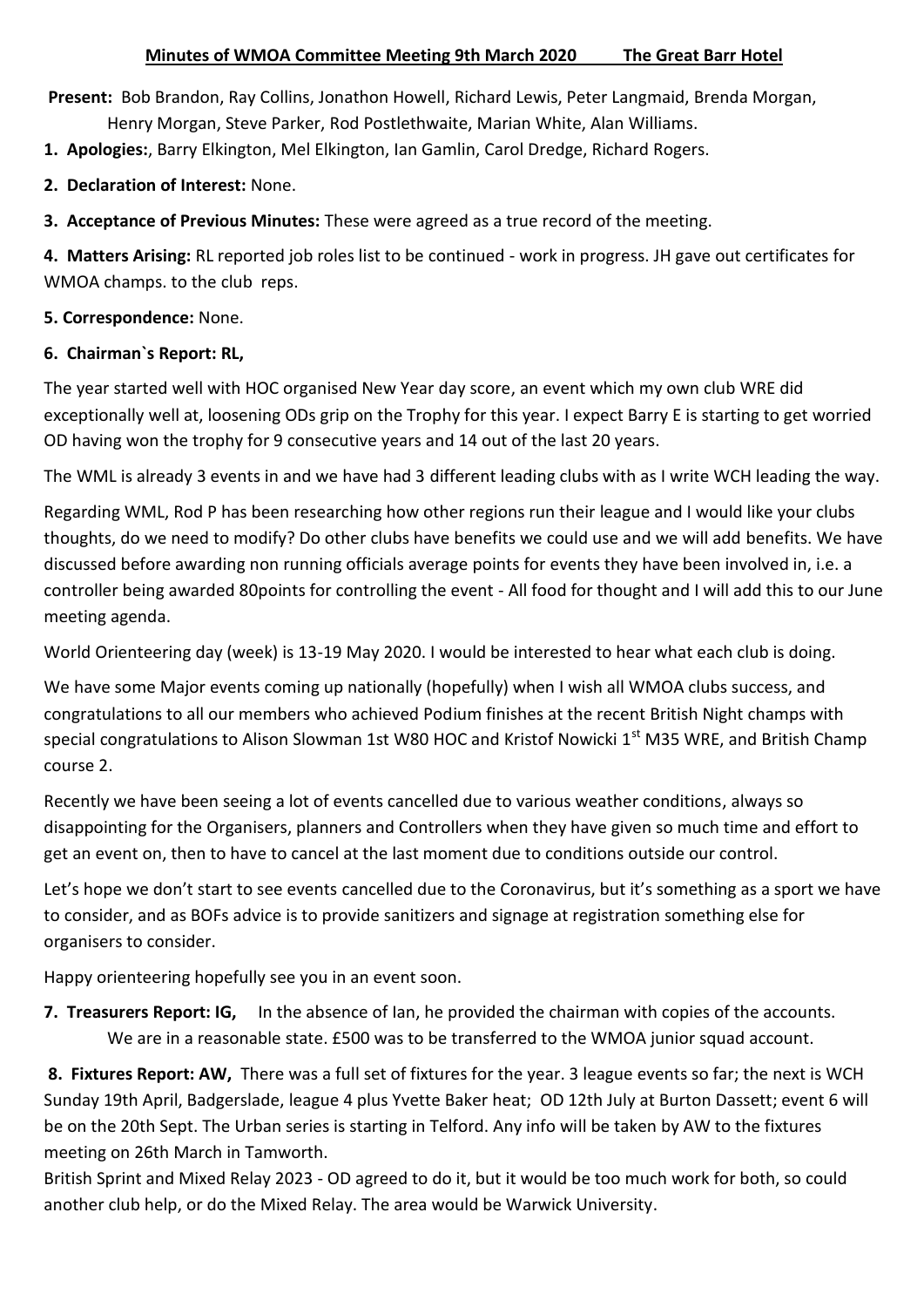**9. West Midlander: RP,** Any articles please. He is trying to complete the records for the TSB Trophy. Does anyone know who won for the years 1985, 1986, 1987. This is now awarded for the Best Male Junior.

**10. WMOA website:** Thanks to Marian W, Richard R. and Mike F. for the smooth transition. There were praises for this very modern, up to date, version. MW would like any feedback re the website. Colour links embedded in the text are green, so on some screens and in some light, they are difficult to see. Phase 2 (1) archive section, current competition and previous winners.

 (2) competition - pull out help for officials. It is useful if Planners and Organisers look at it on the website. It gives necessary qualifications and what is required.

## **11. Developement:**

 **(1)** "This Girl Can" - money is available, from charities, to promote girls in sport. RL`s daughter is trying to get funding for this. If she succeeds, WMOA would have to distribute to clubs. How then would clubs use the money to promote girls in orienteering?

 **(2)** RL showed promotional cards for the leagues, £87 per thousand. RP to do art work in future. Some were given to reps.

 **(3)** HM reported Organisers and Event Safety course was cancelled due to low numbers. The new date will probably be in October and will be sent to RP for the magazine.

**12. Updates in Events and Competitions Committee:** No update at this point due to the absence of BE.

**13. Junior Squad:** Training day with WRE a week last Saturday, approx. 14 attended.

## **14. Club roundup:**

 **WRE:** SP. Club Champs 4th Jan. RL street O events are popular both socially and competitively. Wrockwardine 150 comps. Supported Bob Dredge for the Trig Point race and the Mercia Fell Runners. They are doing preparations for Woodside (Telford). Kristof was the champion for the British Nights, M35.

 **WCH:** JH. 5th Jan. used an area at Marquis Drive as car park. It was a good event. Bagot Woods - a new area, a bit brambly, with a bird problem, so instead going to use Badgerslade. They are trying to train up more coaches and hopefully get new members. They are also trying to do Map runs.

 **POTOC:** BM. Mark Clews is doing the Map runs. Would it be a good idea to do a development training to learn about Map runs and knowhow. Staffs. Schools at Hanley Forest Park already organised and Park League Activity evenings planned.

 **OD:** BB. Pleased with the transition to SI. We were grateful for the advice and help from G.Urquhart. Printer for maps has doubled in price overnight. They are looking at using Hassle and Lucking. They have an evening event every Wednesday night during the summer. Compass Sport Cup Final will be at Sutton Park

 **HOC:** PL. They are hosting the Laurie B. not the Compass Sport Cup. They have a full programme of Thursday evenings in the winter including a Map run. They piggy back NGOC at Ledbury. Paul Basher is uploading maps. They have summer evening or Saturday morning events. Birmingham Urban will be on the 14th June.

**15. AOB:** RL. had a letter re Postensplein from HOC. He gave apologies and thanks to HOC for doing all of the work and then the event was cancelled. There was a request from Barbara (HOC chairman), to reimburse the cost incurred to prepare the event that did not happen. She asked for £300 total (for controller, planner, organiser, toilets and maps). WMOA committee agreed to cover the money. Some reps wished to let WMOA pay; some wished to let their club pay part of the £300. RL. said this must be a one off, not to be a precedent to claim money, as a level B. The reps were asked to ask their clubs to comment on the following possibilities

(1)Could the Compass Sport Cup be held at Postensplein in 2021 to equalise all the costs? (2) Should Postensplein be used as a WMOA league event?